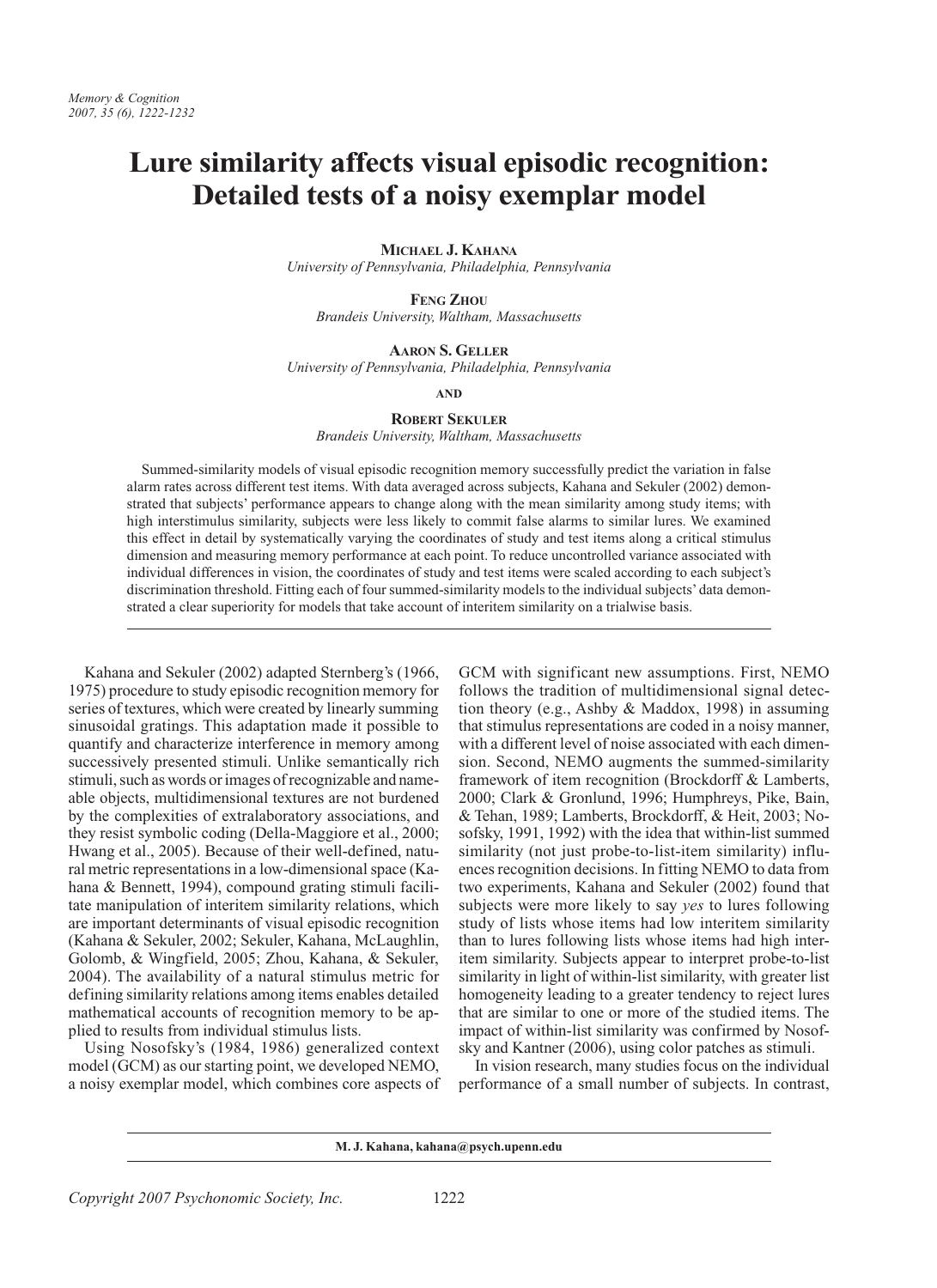

Figure 1. A schematized example of a trial. The events, whose durations are indicated on the timeline at the bottom of the figure, begin with a fixation point, which is then succeeded by  $s_1$ ,  $s_2$ , and  $p$ . In this example,  $p$  is a lure, differing from both  $s_1$  and  $s_2$ . The correct response, therefore, would be no.

memory research tends to focus on performance averaged across subjects. The statistical advantage of averaging is obvious, but this advantage exacts a toll. It can introduce qualitative changes into the pattern of data, thereby distorting the outcome of quantitative modeling (e.g., Maddox, 1999). Although we subscribe to the goal of understanding the visual episodic recognition performance of individual subjects, previous data sets, including our own, were not large enough to support meaningful modeling of individual subjects' data. Therefore, our model-driven analyses to date have all been done on averaged data. The experiment described below was designed to produce data sufficient to support modeling on an individual-subject level.

Our goal in this article is to compare the fits of a suite of NEMO variants to individual subjects' data, where the latter are generated using the roving probe paradigm (Zhou et al., 2004). In the roving probe paradigm, subjects study a short list of stimuli that vary along one (or more) dimensions for a subsequent recognition memory test. By randomly selecting test probes from a uniform distribution along the same stimulus dimension as the studied items, the roving probe method can reveal the parametric relation between the probability of subjects' yes responses and the metric properties of the probe stimulus. We first will present the experimental study that generated a data set suitable for model fits to individual subjects' results. We then will describe the NEMO model in detail, including minor changes from our earlier implementation (Kahana & Sekuler, 2002). The third section of the article will present fits of four variants of NEMO to individual subjects' data and will discuss the contributions of the various core modeling assumptions to obtaining a good quantitative fit. Finally, we will discuss the limitations of NEMO's current version and ways that the model could be extended to account for a broader range of important attributes of perceptual memory.

## **Method**

Subjects. The subjects were 5 male and 5 female volunteers whose ages ranged from 19 to 30 years. They had normal or corrected-to-normal visual acuity, as measured with Snellen targets, and normal contrast sensitivity, as measured with Pelli-Robson charts (Pelli, Robson, & Wilkins, 1988).

Apparatus. Stimuli were generated and displayed using MATLAB 5 and extensions from the Psychophysics and Video Toolboxes (Brainard, 1997; Pelli, 1997). The stimuli were presented on a 14-in. CRT computer monitor with a refresh rate of 95 Hz and a screen resolution of 800  $\times$  600 pixels. Routines from the Video Toolbox were used to calibrate and linearize the display. Mean screen luminance was maintained at 36 cd/m<sup>2</sup>.

**Stimuli**. On each trial, three compound gratings,  $s_1$ ,  $s_2$ , and p, were presented sequentially. At the start of each trial, a fixation point was centered on the screen for 750 msec. The fixation point was followed by a 750-msec period of uniform luminance. This was followed by  $s_1$  and then  $s_2$ , each for 1,000 msec, separated by an interstimulus interval (ISI) of 1,000 msec. During the ISI, the display area was filled with uniform luminance (36 cd/m<sup>2</sup>). Finally, 1,000 msec after  $s_2$ ,  $p$  was presented and remained visible until the observer responded.  $p$  disappeared 1,000 msec after its onset if the observer did not respond in such a period. A sample trial is schematized in Figure 1.

In each stimulus, one vertical and one horizontal sinusoidal luminance grating were superimposed, which generated a luminance profile,  $L_{x,y}$ , given by

$$
L_{x,y} = L_{avg} \left[ 1 + \frac{1}{2} A_1 \cdot \cos(\pi f x) + \frac{1}{2} A_2 \cdot \cos(\pi g y) \right],
$$
 (1)

where  $L_{avg}$  is the mean luminance, f is the spatial frequency of the stimulus' vertical component (vertical frequency) in cycles per degree, g is the frequency of the horizontal component (horizontal fre*quency*), and  $A_1$  and  $A_2$ , the Michelson contrasts for the two components, were set to 0.4, a value well above the threshold for detection. Each grating subtended 6° of visual angle at a viewing distance of 82 cm. To minimize edges, the stimuli were windowed by a circular 2-D Gaussian function with a space constant of  $1^{\circ}$  of visual angle.

Prior to memory testing, each subject's spatial frequency discrimination was measured with an up-down-transformed response procedure (Wetherill & Levitt, 1965). On each trial, a subject viewed two gratings, each presented for 750 msec, with a 1,000-msec ISI (note that this was the same timing as would be used in the memory experiment). The spatial frequency of one grating on each trial was drawn randomly from the set  $1, 2, 3, 4$ , and  $5$  cycles/deg, which spanned the range of frequencies that would be used in the memory experiment. With equal probability, the second grating on each trial was either fractionally higher or lower in spatial frequency than the first. The subject judged which of the two gratings had higher spatial frequency, judging only vertical frequency.

This adaptive psychophysical procedure yielded the spatial frequency difference that produced 70.7% correct discrimination between gratings. The subjects' Weber fractions ranged from 0.073 to 0.189. Each subject's own Weber fraction was used to standardize the stimuli with which that subject's recognition memory was measured. The spatial frequency of the stimuli can be expressed in just notice-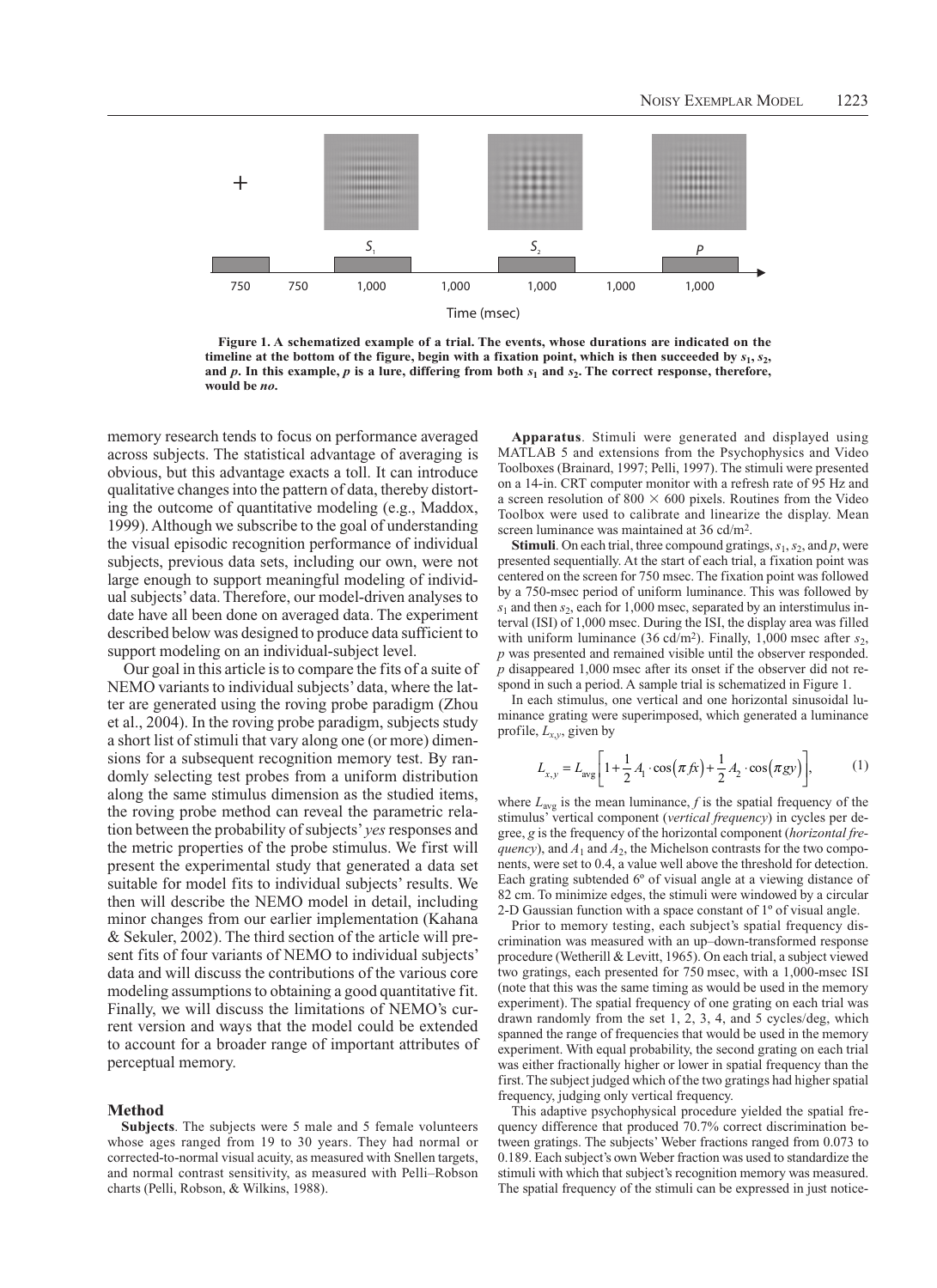

Figure 2. Mnemometric functions: Probabilities of ves responses as proved along the spatial frequency dimension. Solid lines indicate the blocked group data, and dashed lines indicate the mixed group data. The minimum spatial frequency of p is normalized to 1. The normalized spatial frequencies of  $s_1$  and  $s_2$  are indicated by gray bars. The upper panels show data from the near conditions ( $|s_1 - s_2| = 2$  just noticeable difference [JND] units); the lower panels show data for the far conditions ( $|s_1 - s_2| = 8$  JND units). The panels on the left show data from the conditions in which s<sub>1</sub> had the lower spatial frequency of the two study items; the panels on the right show data from the conditions in which  $s_1$  had the higher spatial frequency. Error bars represent  $\pm 1$  standard error of the mean.

able difference (JND) units, which is the product of spatial frequency and the individual's Weber fraction. This stimulus standardization, which was introduced by Zhou et al. (2004), minimized visual encoding as a source of individual differences in performance.

On each trial, the same spatial frequency was used for the horizontal component of all three gratings,  $s_1$ ,  $s_2$ , and  $p$ ; differences among the items were generated only by variation in their vertical frequencies. Between trials, the horizontal frequency varied randomly between 0 (no luminance variation along the horizontal dimension) and 3 cycles/deg. The vertical frequency is determined by both an individual subject's JND and interstimulus configuration. The geometric mean spatial frequency of the two study gratings was 7 JNDs above a minimum reference value ranging from 1 to 2 cycles/deg, which was labeled as 1 on the abscissa in Figure 2. The difference between the study gratings' vertical frequencies,  $|s_1 - s_2|$ , was either 2 or 8 JNDs. These two values occurred randomly but equally often. On half the trials,  $s_1$ 's vertical spatial frequency was lower than  $s_2$ 's; on the remaining trials, the reverse was true. In 29 steps of half a JND,  $p$ 's frequency ranged from 0 to 14 JNDs above the lowest reference value. As is customary in Sternberg-type experiments, on half the trials,  $p$  matched one of the two study items (we designate such  $ps$  targets). On the remaining trials,  $p$  matched neither of the study items (we designate such ps lures). Because a target probe was

equally likely to replicate either one of the study items, the observers had to attend to both.

To minimize the subjects' ability to base judgments exclusively on local, retinotopic matches, the absolute phases of horizontal and vertical components were varied randomly from stimulus to stimulus within each trial.

To determine whether the subjects' performance with variable interitem similarity differed from that with constant interitem similarity, for 5 subjects,  $|s_1 - s_2|$  values were randomly mixed in a session; these subjects comprised the *mixed* group. For the remaining subjects, in the *blocked* group,  $|s_1 - s_2|$  values were held constant during blocks of trials within a session.

**Procedure**. The subjects served in 10 sessions, which were separated by 24–72 h. During testing, the subjects sat with head supported by a chin-and-forehead rest, viewing the computer display binocularly from a distance of 82 cm. A trial was initiated by the press of a key on the computer keyboard. The subjects were instructed to respond as accurately and quickly as possible. By pressing computer keys representing yes and no, the subjects signaled their judgment as to whether p was identical to one of the study items, either  $s_1$  or  $s_2$ , or different from both study items. The computer generated brief, distinctly different tones after correct and incorrect responses, providing the subjects with trialwise knowledge of the results. Throughout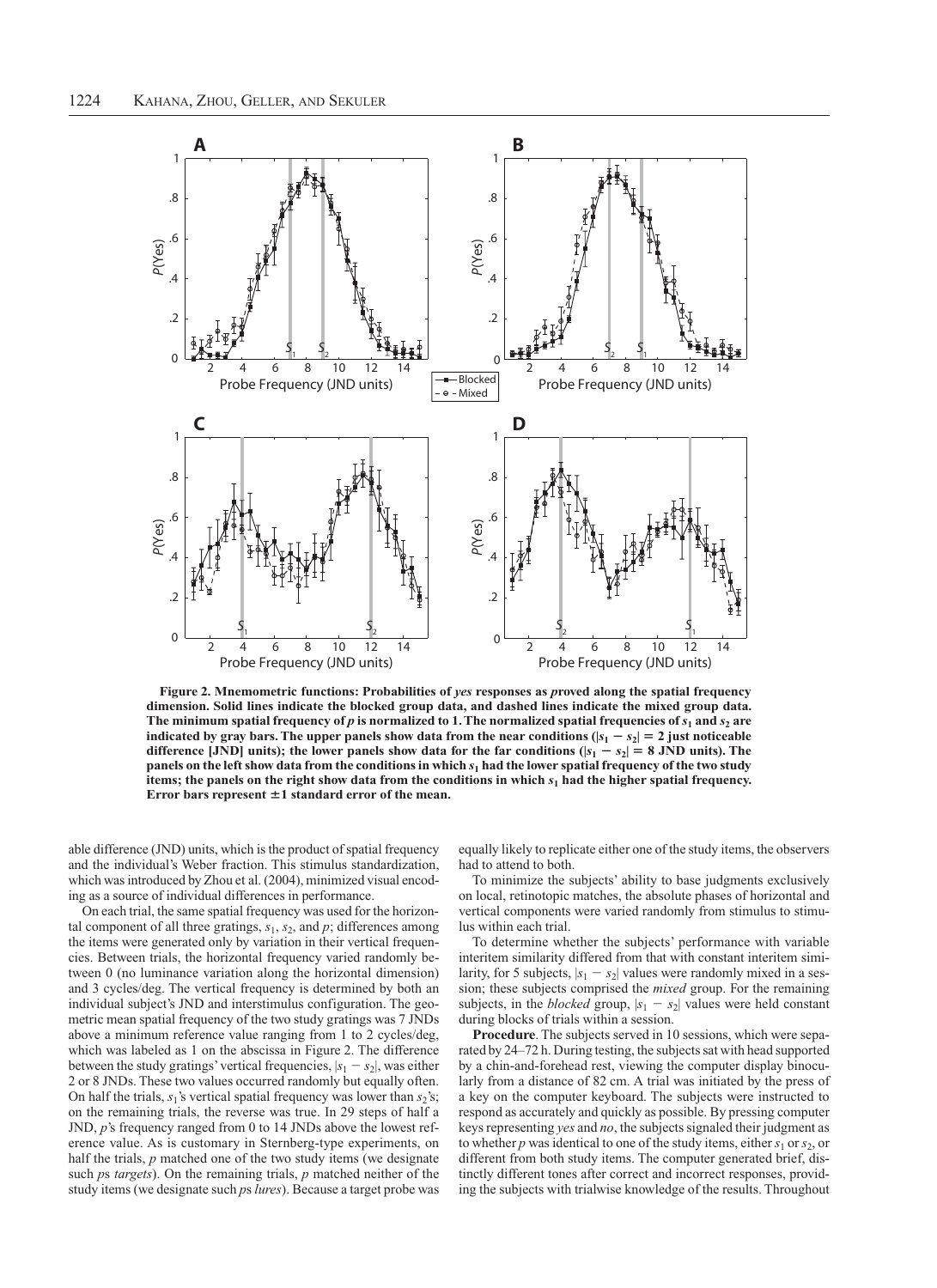each session, a webcam broadcast a video feed of the subject's face over the laboratory's local area network, allowing the experimenter to monitor subject compliance.

# **Results**

Zhou et al. (2004) introduced the term mnemometric *function* to describe the relation, in a recognition experiment, between the proportion of yes responses and the metric properties of a probe stimulus. In their experiment, as the probe item *roved* or varied in spatial frequency, the roving probe sampled memory strength at various points along the spatial frequency continuum, sweeping out a probability function that afforded a snapshot of the distribution of memory strength.

Figure 2 shows the average mnemometric functions for the four different conditions in the present experiment. The upper panels show data from the conditions in which the difference between the study gratings' vertical frequencies  $|s_1 - s_2|$  was 2 JNDs (the *near* condition); the lower panels show data from the conditions in which the difference was 8 JNDs (the *far* condition). The panels on the left show data from the conditions in which  $s_1$  had a lower spatial frequency; the panels on the right show data from the conditions in which  $s_1$  had the higher spatial frequency.

As was revealed by multiple *t* tests, only 5 of 116 data points on the mnemometric functions differ significantly between the mixed and the blocked groups. In two cases,  $P(yes)$  of the mixed group is significantly higher than that of the blocked group ( $p < .05$  without family-wise error adjustment). The two groups performed similarly overall. The small, unsystematic differences between groups will not be considered further.

As is shown in all four panels, false alarms increased as the spatial frequency of a lure approached that of one of the two studied items. When the spatial frequencies of the studied items were separated by just 2 JNDs, the highest false alarm rates were observed when the lure's frequency lay between those of the two studied items. When the studied items were separated by 8 JNDs, however, the false alarm rate decreased as the lure's spatial frequency deviated from that of either of the two studied items. False alarms also exhibited a recency effect insofar as they were greater when the lure was similar to the more recently studied test item.

## **NEMO: A Noisy Exemplar Model**

Building on exemplar models of classification and recognition (McKinley & Nosofsky, 1996; Nosofsky, 1986), we assume that as each stimulus is presented, its feature space coordinates are stored in memory and that judgments are based largely on the summed similarity between the probe item and these stored representations. In particular, summed similarity refers to the sum of pairwise similarity measures between the probe, on one hand, and the representations of each of the study items, on the other. Borrowing ideas from decision-bound models of human classification (Ashby & Maddox, 1998; Ennis, Palen, & Mullen, 1988; Maddox & Ashby, 1996), NEMO represents each stimulus as a multivariate normal distribution in feature space and uses a deterministic response rule, responding yes if the summed similarity crosses a decision bound (criterion) that separates targets and lures.

The basic computation underlying recognition performance is the summed pairwise similarity between each item's noisy representation and the relatively noiseless representation of the probe. If stimuli are randomly selected from a multidimensional space, the summed similarity of a target to the contents of memory will typically exceed the summed similarity for a lure. This provides a basis for modeling two-alternative forced choice recognition. However, for yes-no recognition, as in the Sternberg (1966) procedure used here, the summed similarity value cannot be used directly but must be compared with some experience-based threshold value that distinguishes between targets and lures.

We assume that a subject uses an optimal decision criterion to decide whether the summed similarity is more likely to have come from the presentation of a lure or from the reappearance, as a probe item, of a stimulus that was in the list. Presumably, experience enables subjects to adjust their criteria so as to suit the context (e.g., Petzold & Haubensak, 2004; Treisman & Williams, 1984). Morgan, Watamaniuk, and McKee (2000) provided a striking demonstration of the ease and flexibility with which such adjustments in criterion can be made from one trial to the next. Their demonstration is supported by the present study's finding of small, nonsystematic differences in performance between subjects who made up the mixed and the blocked groups.

As in Nosofsky (1986), we define the similarity,  $\eta_{s,s}$ , among two representations,  $s_i$  and  $s_j$ , as given by

$$
\eta(s_i, s_j) = e^{-\tau d(s_i, s_j)},\tag{2}
$$

where  $d$  is the weighted distance between the two stimulus vectors and  $\tau$  determines the steepness of the exponential generalization gradient (Chater & Vitányi, 2003; Shepard, 1987). Increasing the value of  $\tau$  causes similarity to decrease more rapidly with increasing distance. The distance along each dimension  $|s_i(k) - s_i(k)|$  is weighted by a factor  $w_k$ , to ensure (1) that the measurement is not sensitive to absolute variations in the scale of the dimensions and (2) that the model can capture global differences in the attention that each dimension attracts. In fitting data from the present experiment, in which stimuli varied along just one dimension, we set the weighting parameter to 1.

We assume that each stimulus is stored imperfectly in memory. To the stored representation of each item, we add a noise vector,  $\varepsilon$ , whose components are zero-mean Gaussian variables whose variance depends on the stimulus dimensions comprising that item and on the recency of that item's occurrence. Variability in subjects' responses from one occurrence of an item to another are modeled by the sampling of each item from its noisy representation. We use two mechanisms to simulate forgetting: (1) We assume that the most recent stimulus contributes the most to the summed similarity and that earlier items contribute less (the  $\alpha$  parameter in Equation 3, below), and (2) we assume that the stimulus coordinates of older representations are coded with greater degrees of noise (i.e., larger variance of  $\varepsilon$ ).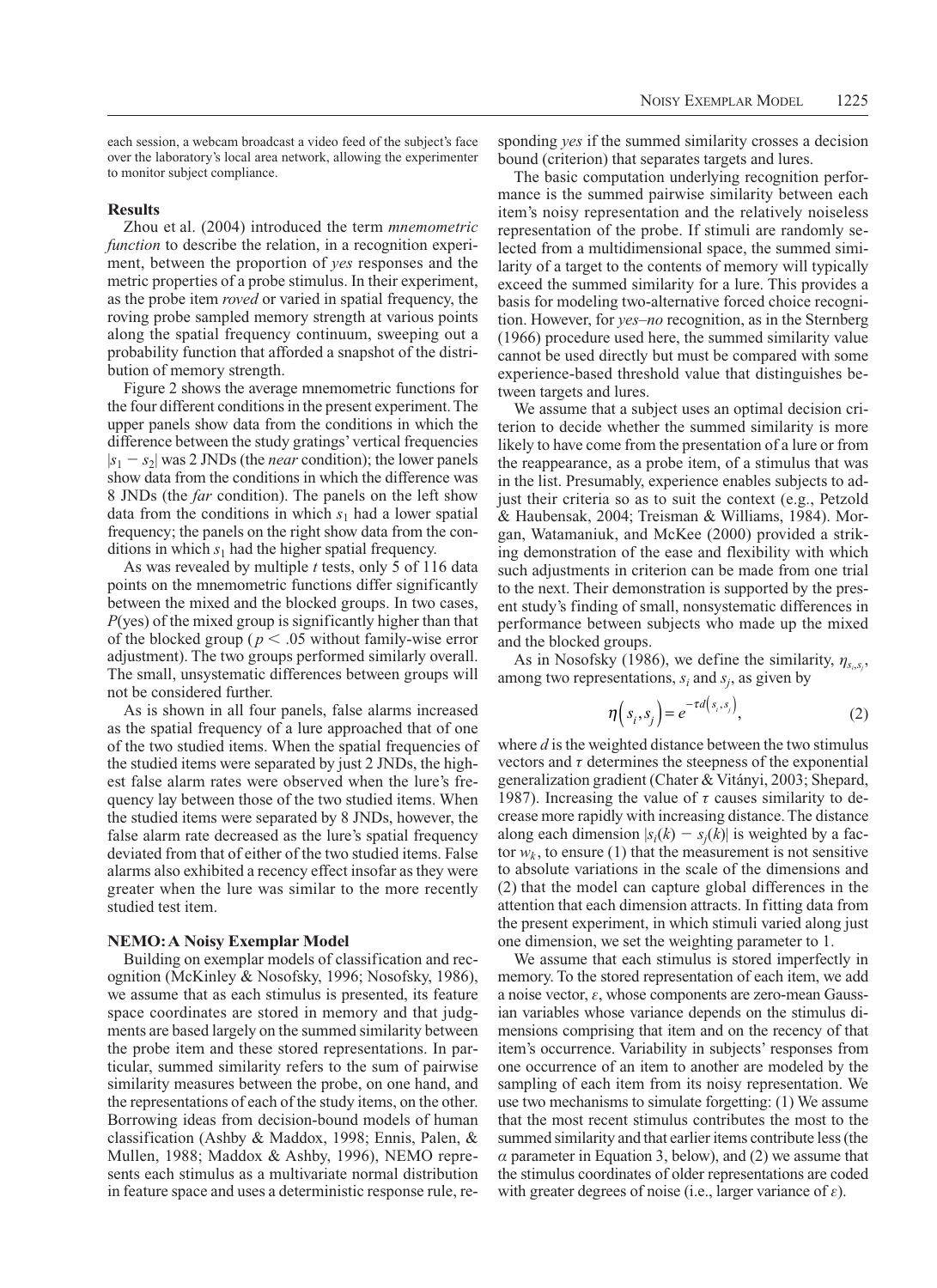NEMO's most important innovation is the introduction of an interstimulus similarity term into the summedsimilarity computation (see Kahana & Sekuler, 2002, for a detailed discussion of the importance of this parameter). Given a list of items,  $s_1 \dots s_L$ , and a probe item, p, NEMO will respond yes if

$$
\sum_{i=1}^{L} \alpha_i \eta(p, s_i + \varepsilon_i)
$$
\n
$$
+ \frac{2}{L(L-1)} \beta \sum_{i=1}^{L-1} \sum_{j=i+1}^{L} \eta(s_i + \varepsilon_i, s_j + \varepsilon_j), \quad (3
$$

 $S<sub>1</sub>$ 

exceeds a threshold value, C. If  $\beta = 0$ , the model reduces to a close variant of Nosofsky's GCM model. If  $\beta$  < 0, a given lure will be more tempting when  $s_1$  and  $s_2$  are widely separated; conversely, if  $\beta > 0$ , a lure will be less tempting when  $s_1$  and  $s_2$  are widely separated.

The  $\alpha$  and  $\varepsilon$  terms in Equation 3 determine the rate of forgetting. For the most recent item,  $\alpha = 1$ , but for earlier items,  $\alpha$  is allowed to take on smaller values. In simulating memory for a list comprising just two stimuli, a single  $\alpha$ parameter would determine the contribution of the older item to the summed-similarity calculation. Forgetting is also modeled by allowing the variance-covariance matrix of  $\varepsilon$  to change as a function of stimulus recency. Kahana and Sekuler (2002) fit NEMO to data from lists of four items that varied along three relevant dimensions. The number of items and critical dimensions meant that a full estimation of the variance-covariance matrices for each serial position would have required estimating 24 parameters. Kahana and Sekuler therefore assumed that the covariances were zero and that the noise was fixed across serial position. In the present application to stimuli that vary along just a single critical dimension, we consider the consequences of allowing the variance to change across serial position. This entails estimation of separate variance parameters for each serial position.

In the next section, we will consider the consequences of replacing the exponential similarity distance function with a binary function in which similarity falls from 1 to 0 when the distance exceeds a critical threshold.  $\Delta$  (this relation is characterized by a Heaviside function). Our motivation for considering such a binary relation between similarity and distance comes from Zhou et al.'s (2004) report that a signal detection model in which only the nearest item contributes to the recognition decision provided a reasonably good qualitative account of the mnemometric functions obtained using the roving probe technique.<sup>1</sup> In comparing these two variants of NEMO, we hope to determine whether an exponential or a binary summedsimilarity model provides a better account of observers' visual recognition memory performance.

#### **Fitting NEMO to Mnemometric Functions**

We fit four different versions of NEMO to each subject's mnemometric functions by finding the parameters' values that minimized the root-mean-squared differ-

**Table 1 Factorial Arrangement of the Four Variants of NEMO Fit to Experimental Data** 

| Interstimulus | Similarity–Distance Function |                   |  |
|---------------|------------------------------|-------------------|--|
| Similarity    | Exponential                  | Heaviside         |  |
| Yes           | $NEMO_{\beta E}$             | $NEMO_{\beta H}$  |  |
| N٥            | NEMO <sub>E</sub>            | NEMO <sub>H</sub> |  |

Note—In model designations, the subscripts E and H denote exponential and Heaviside similarity-distance functions, respectively; the subscript  $\beta$  denotes the inclusion of an interitem similarity term.

ence (RMSD) between observed and predicted values.<sup>2</sup> The four versions represent factorial combinations of (1) whether interstimulus similarity was or was not allowed to influence the response and (2) whether similarity fell exponentially with physical distance or whether similarity was forced to be binary, falling from  $1$  to  $0$ , when the probe item distance exceeded some critical threshold. (As was mentioned earlier, this binary relation is characterized by a Heaviside function.) We label these four variants NEMO<sub>BE</sub>, NEMO<sub>BH</sub>, NEMO<sub>E</sub>, and NEMO<sub>H</sub>, as defined in Table 1.

Because they possess an additional free parameter  $(\beta)$ , NEMO<sub> $\beta$ E</sub> and NEMO<sub> $\beta$ H</sub> have an inherent advantage over  $NEMO<sub>E</sub>$  and  $NEMO<sub>H</sub>$ . To compare all four models on a more equal footing, we computed Schwarz's (1978) Bayesian information criterion (BIC) for each model and subject. Under the simplifying assumption of normally distributed error terms, BIC is simply

$$
BIC = k \ln(n) + n \ln\left(\frac{RSS}{n}\right),\tag{4}
$$

where  $k$  is the number of free parameters,  $n$  is the number of observations, and RSS is the residual sum of squares. Better-fitting models will have lower BIC values.

The left column of Figure 3 shows the difference between observed and predicted values for the fits of  $NEMO_{BE}$  and  $NEMO_{E}$  to the average subject data; the middle and right columns show fits to two representative subjects. Later, we will present formal analyses of each model's fit to each of the 10 individual subjects. Figure 4 shows the differences between observed and predicted values for the fits of NEMO<sub> $\beta$ H</sub> and NEMO<sub>H</sub>.

Inspection of these graphs shows that  $NEMO_{BE}$  (exponential, interstimulus similarity) provided the best fit to the average data (RMSD =  $0.070$ , BIC =  $-635$ ). The other models generated RMSDs ranging from 0.087 to 0.089 and BIC values ranging from  $-534$  to  $-551$ . Whereas the inclusion of interstimulus similarity substantially improved the fit of the exponential summed-similarity models, it had little effect on the fit of the Heaviside models (see Figure 4).

Figures 3 and 4 also reveal systematic deviations between the model and the data for all four NEMO variants. In the near condition, the probability of making a yes response drops too slowly as the probe moves away from  $s_1$ and  $s_2$ ; this is observed in the peaks around JND = 4 and  $JND = 12$  in panels A and B. In the far condition, there appears to be some systematic bias in the data that is not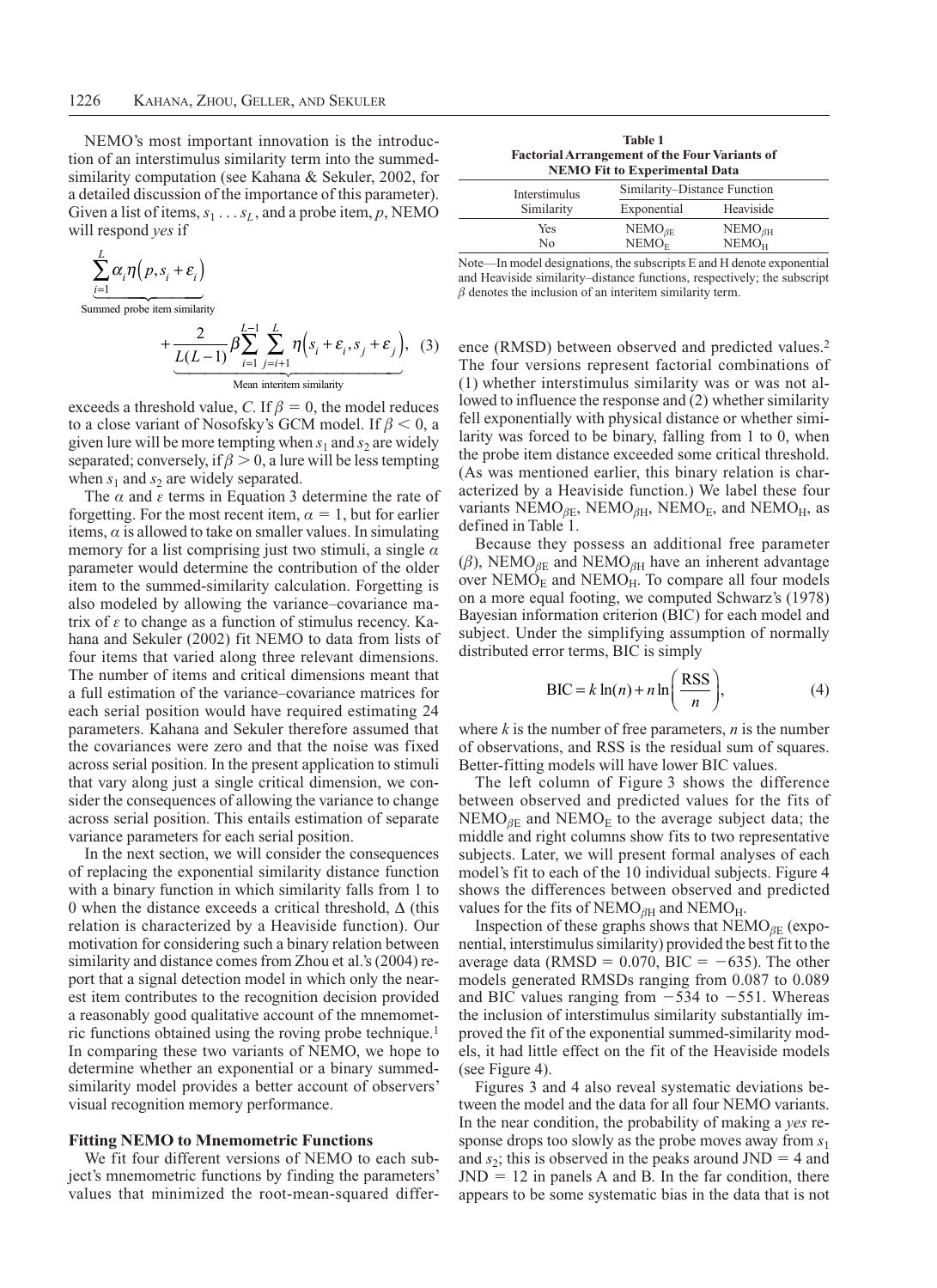

Figure 3. Difference between predicted and observed mnemometric functions for exponential variants of NEMO with and without an adjustment for interstimulus similarity (i.e.,  $NEMO_{BE}$ , solid lines;  $NEMO_{E}$ , dashed lines). Residuals in the left-hand column are based on averaged data, and those in the middle and right-hand rows are based on individual subjects' data. The normalized spatial frequencies of  $s_1$  and  $s_2$  are indicated by gray bars. The panels in the upper two rows show data from the near conditions ( $|s_1 - s_2| = 2$  just noticeable difference [JND] units); the panels in the lower two rows show data for the far conditions ( $|s_1 - s_2| = 8$  JNDs).

captured by the model. Although the residuals are much larger in the individual-subject fits, one can see many of the same trends as are present in the model fits to the average data.

Separately fitting the four NEMO variants to each of the 10 subjects' data yielded a distribution of best-fitting parameter values across subjects. This analysis allowed us to generate between-subjects confidence intervals for each of the parameter values and, thereby, assess the variation in model parameters across subjects. Table 2 reports

the mean and standard error of the best-fitting parameter values for each of the four NEMO variants for the individual data.

By fitting all four model variants to individual subjects, we can quantitatively assess the differences in the BIC goodness-of-fit statistic for the candidate models. Table 3 shows the BIC values obtained for each subject and model. As can be seen,  $NEMO_{\beta E}$  achieves the smallest BIC in 8 out of the 10 subjects. The advantage of  $NEMO_{\beta E}$  over the other models proved significant ( $p < .05$  by a permuta-

| <b>Table 2</b><br><b>Best-Fitting Parameter Values for NEMO's Fits to Results</b> |                                    |            |                                   |            |                   |            |                   |            |
|-----------------------------------------------------------------------------------|------------------------------------|------------|-----------------------------------|------------|-------------------|------------|-------------------|------------|
|                                                                                   | $\mathrm{NEMO}_{\beta \mathrm{E}}$ |            | $\mathrm{NEMO}_{\beta\mathrm{H}}$ |            | NEMO <sub>F</sub> |            | NEMO <sub>H</sub> |            |
| Parameter                                                                         | М                                  | <b>SEM</b> | M                                 | <b>SEM</b> | M                 | <b>SEM</b> | M                 | <b>SEM</b> |
| $\sigma_1$                                                                        | 2.109                              | 0.166      | 2.346                             | 0.200      | 2.299             | 0.239      | 2.364             | 0.218      |
| $\sigma_{2}$                                                                      | 1.459                              | 0.115      | 1.507                             | 0.103      | 1.524             | 0.085      | 1.503             | 0.104      |
| $\alpha$                                                                          | 0.908                              | 0.043      | 0.976                             | 0.016      | 0.973             | 0.028      | 0.986             | 0.012      |
| β                                                                                 | $-0.755$                           | 0.117      | $-0.949$                          | 0.159      |                   |            |                   |            |
| $\tau$                                                                            | 0.688                              | 0.051      |                                   |            | 0.898             | 0.038      |                   |            |
| Δ                                                                                 |                                    |            | 1.897                             | 0.099      |                   |            | 1.773             | 0.075      |
| Criterion                                                                         | 0.276                              | 0.020      | 0.357                             | 0.062      | 0.229             | 0.012      | 0.314             | 0.073      |
| <b>RMSD</b>                                                                       | 0.113                              | 0.005      | 0.121                             | 0.005      | 0.129             | 0.005      | 0.125             | 0.005      |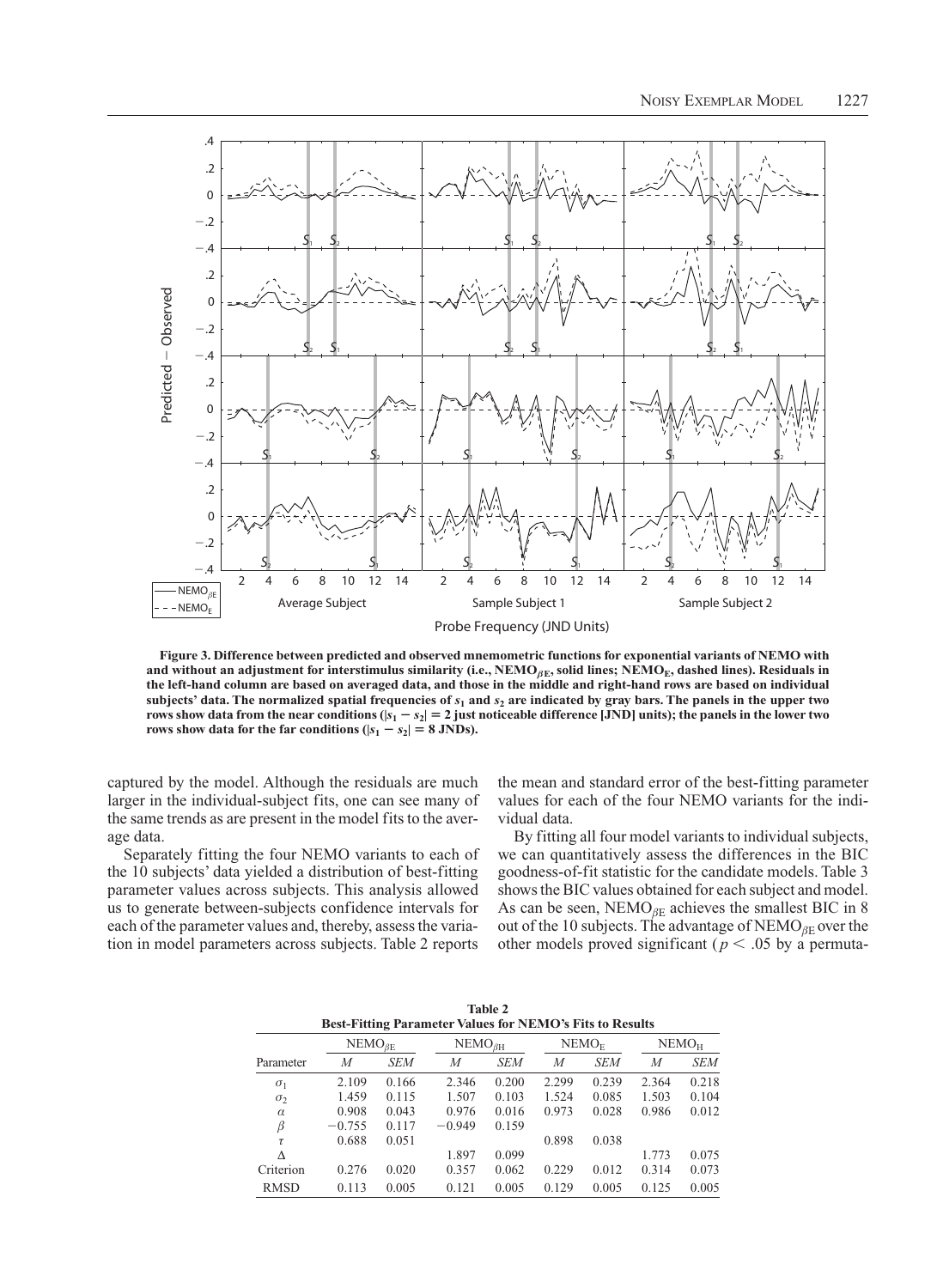

Figure 4. Difference between predicted and observed mnemometric functions for the Heaviside variants of NEMO with and without an adjustment for interstimulus similarity (i.e., NEMO $_{\beta H}$  and NEMO $_{H}$ ). Residuals in the left-hand column are based on averaged data, and those in the middle and right-hand rows are based on individual subjects' data. The normalized spatial frequencies of  $s_1$  and  $s_2$  are indicated by gray bars. The panels in the upper two rows show data from the near conditions ( $|s_1 - s_2| = 2$  JNDs); the panels in the lower two rows show data for the far conditions  $(|s_1 - s_2| = 8$  JNDs).

tion test, corrected for multiple comparisons). The other model comparisons did not attain statistical significance.

 $NEMO_{\beta E}$ 's fit indicated that interstimulus similarity moderated the effect of summed similarity on decisions. This phenomenon is seen in the significantly negative value of the  $\beta$  parameter (-0.76±0.12), indicating that subjects are less likely to say *yes* when interstimulus similarity is high than when it is low. This extends previous findings of Kahana and Sekuler (2002) and Nosofsky and Kantner (2006) to an experimental paradigm in which only a single stimulus dimension (either horizontal or vertical frequency) varied.

NEMO has two mechanisms that enable it to fit the observed recency effects. First, NEMO can adopt different values for the standard deviation of  $\varepsilon$  for  $s_1$  (denoted  $\sigma_1$ ) and for  $s_2$  (denoted  $\sigma_2$ ). In fitting our data, NEMO consistently chose a smaller standard deviation for the memorial noise of the more recent stimulus (see Table 2). Borrowing from the literature on global-matching models of recognition memory (Murdock & Kahana, 1993b; Murdock & Lamon, 1988), we also allow NEMO to differentially weight the contribution of  $s_1$  and  $s_2$  in the summed-similarity calculation (this is done via the mod-

el's  $\alpha$  parameter). This increased weighting of recently experienced items may be viewed either as a decay process or as a mechanism of strategic control. In the latter interpretation, subjects may focus their memory comparison on more recently presented information, downweighting the signals from older traces. In fitting our data, NEMO consistently chose to assign a greater weight to  $s_2$  than to  $s_1$  (see Table 2). One could easily imagine that the model

Table 3 Values of the Bayesian Information Criterion (BIC) for **Each Subject and Model** 

| Subject | $NEMO_{\beta E}$ | $NEMO\beta H$ | NEMO <sub>F</sub> | NEMO <sub>H</sub> |  |  |
|---------|------------------|---------------|-------------------|-------------------|--|--|
|         | $-460.138$       | $-408.299$    | $-395.327$        | $-398.468$        |  |  |
| 2       | $-448.709$       | $-429.838$    | $-457.024$        | $-435.387$        |  |  |
| 3       | $-428.123$       | $-419.197$    | $-418.838$        | $-424.400$        |  |  |
| 4       | $-424.155$       | $-395.422$    | $-411.456$        | $-403.301$        |  |  |
| 5       | $-505.869$       | $-485.721$    | $-455.823$        | $-473.885$        |  |  |
| 6       | $-468.497$       | $-453.988$    | $-465.594$        | $-458.012$        |  |  |
| 7       | $-494.123$       | $-480.834$    | $-467.319$        | $-484.200$        |  |  |
| 8       | $-457.325$       | $-450.624$    | $-434.903$        | $-447.940$        |  |  |
| 9       | $-426.251$       | $-422.282$    | $-422.250$        | $-427.311$        |  |  |
| 10      | $-493.830$       | $-442.971$    | $-403.944$        | $-420.087$        |  |  |
|         |                  |               |                   |                   |  |  |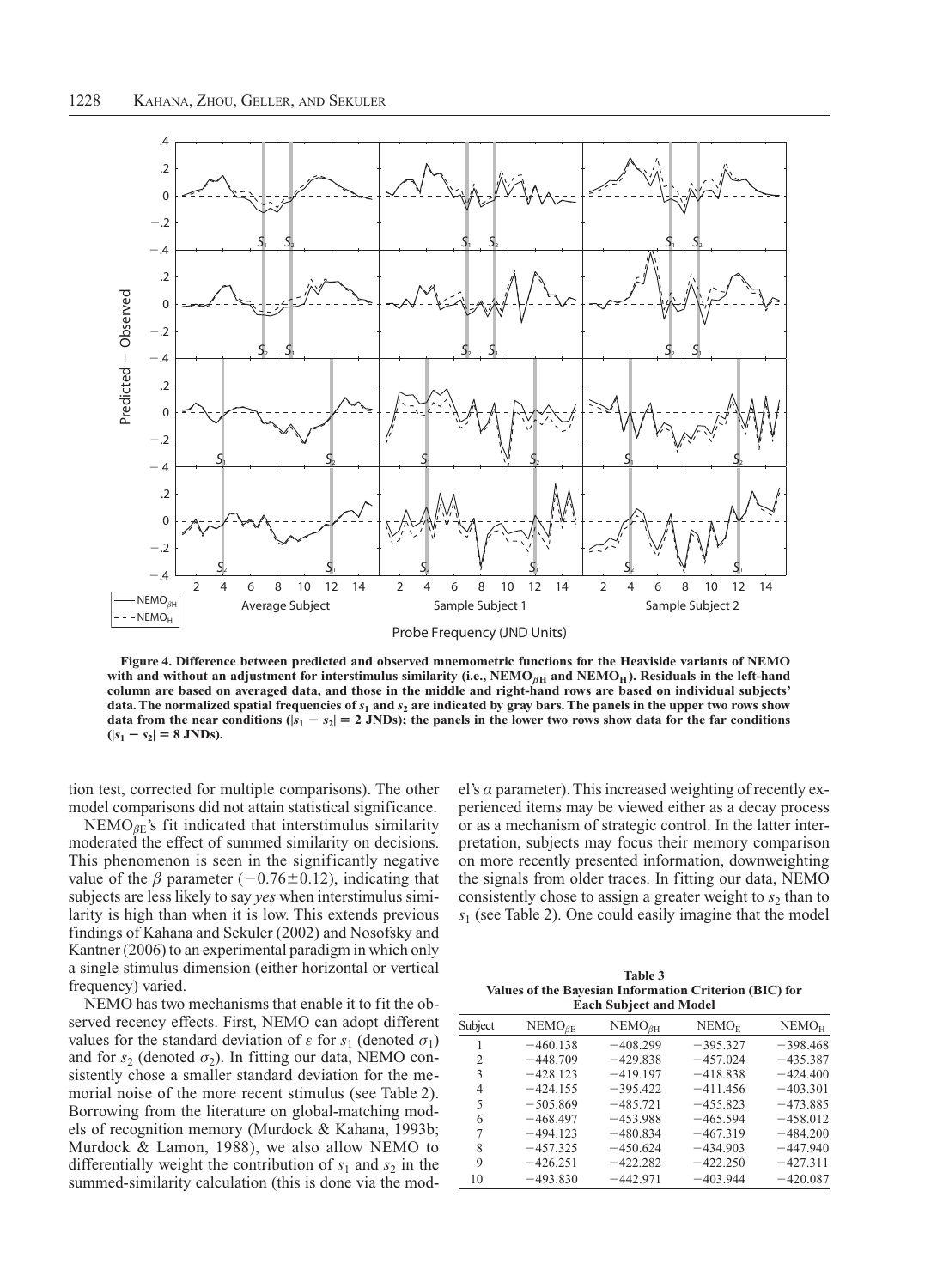

Figure 5. Relative contributions of proximal and distal items to summed similarity. Each panel shows  $p$ 's similarity to the proximal study item divided by  $p$ 's similarity to the distal study item as a function of probe position for one of the experimental conditions. The normalized spatial frequencies of  $s_1$  and  $s_2$  are indicated by gray bars. The upper panels show data from the near conditions; the lower panels show data from the far conditions. The panels on the left show data from the conditions in which  $s_1$  had the lower spatial frequency of the two study items; the panels on the right show data from the conditions in which  $s_1$ had the higher spatial frequency. The dashed line highlights the region of each curve where proximal and distal items contribute similarly to summed similarity. The values used are the mean over 5,000 repetitions of NEMO<sub> $\beta$ E</sub>, using the parameters given in Table 2.

would pick one of these two mechanisms over the other, at least for individual subjects. Yet both mechanisms appeared to play a role in accounting for the observed serial position effects. Given that the older stimulus is encoded with greater noise, it would be rational to assign it less weight in the summed-similarity computation.

Three factors conspire to determine how the proximal and distal stimuli (i.e., stimuli that were nearer to the probe on the spatial frequency dimension or further from the probe on that dimension) contribute to the overall summed-similarity calculation: (1) the form of the similarity-distance function as defined in Equation 2, (2) the noise added to the stored stimulus representations, and (3) the differential weighting of more and less recent items, as determined by  $\alpha$ . When p's spatial frequency is close to those of both  $s_1$  and  $s_2$ , the ratio of the summed-similarity contributions of proximal and distal items should approach one. However, when  $p$ 's spatial frequency is much nearer to one of the studied items, the proximal item's contribution to summed similarity will be far greater than that of the distal item. Figure 5 shows how the ratio of the proximal and distal items' contributions to summed similarity changes as a function of  $p$ 's spatial frequency in each of the four experimental conditions. Here, one can see that the relative contribution of the proximal item to summed similarity, in comparison with that of the distal item, is substantially higher in the far condition (panels  $C$  and  $D$ ) than in the near condition (panels A and B).

We next will consider what happens when we replace the exponential similarity-distance function used in NEMO<sub>BE</sub> with a Heaviside (step) function in NEMO<sub>BH</sub>. Note first that even with the Heaviside function, NEMO chose a significantly negative value for the  $\beta$  parameter, indicating that when interstimulus similarity is low, subjects are more likely to say *yes* when the probe is similar to one of the studied items. Although  $\Delta$  takes on a value smaller than the distance between the two studied items.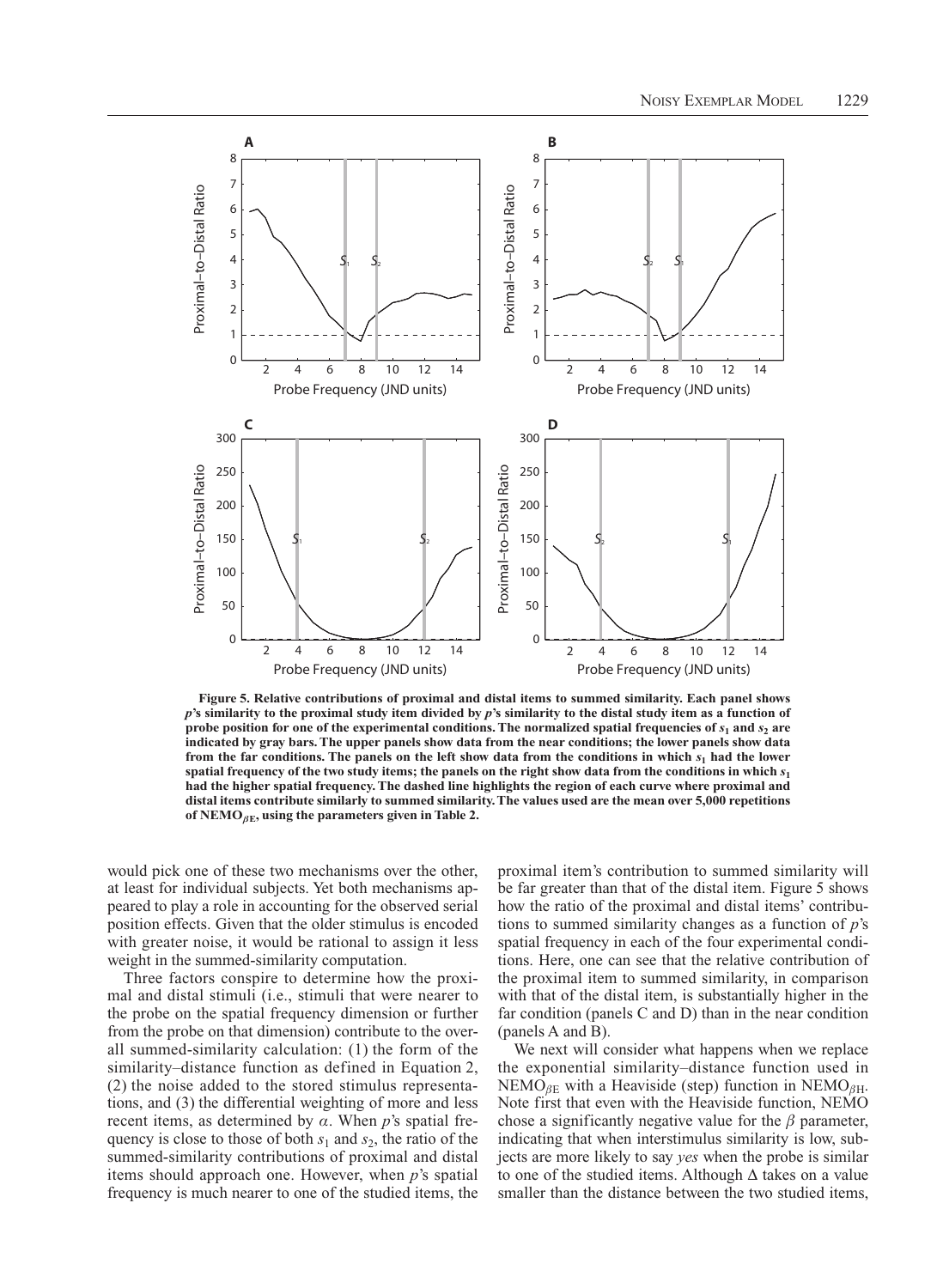even in the near condition, the model still takes on a significantly negative value for  $\beta$ . This means that interstimulus similarity matters despite the fact that, on average, interstimulus similarity will be zero when the Heaviside function is used. This seems less mysterious when one considers that noise in the coding of  $s_1$  and  $s_2$  will occasionally make the distance between the studied items less than  $\Delta$ ; therefore, interstimulus similarity will be 1 on a portion of the trials.

Our final manipulation was to eliminate the  $\beta$  parameter, yielding the models designated  $NEMO<sub>E</sub>$  and  $NEMO<sub>H</sub>$ . The effect of this manipulation can be seen in Figure 3 and Figure 4's plots of residuals (i.e., differences between predicted and observed mnemometric functions). In each panel, residuals associated with a model that includes  $\beta$ are shown as a solid line, and residuals associated with a model from which  $\beta$  has been eliminated are shown as a dotted line. In Figure 3, which presents results for the two exponential variants,  $NEMO_{\beta E}$  and  $NEMO_{E}$ , differences between residuals with and without  $\beta$  are more pronounced than the corresponding differences in Figure 4, which presents results for the model's two Heaviside variants,  $NEMO<sub>\beta H</sub>$  and  $NEMO<sub>H</sub>$ . These comparisons show clearly that the presence of  $\beta$  has a greater effect on the exponential models than on the Heaviside models.

## **Discussion**

Summed-similarity models provide a major current framework for thinking about recognition and classification of stimuli whose similarity relations vary along measurable dimensions (e.g., Brockdorff & Lamberts, 2000; Estes, 1994; Nosofsky, 1991). An important contribution of these models has been in their ability to describe variation in false alarm rates as a function of the distance between a lure and the studied items (see also Hintzman, 1988).

Extending the summed-similarity analysis to account for data on individual lists, Kahana and Sekuler (2002) found that summed-similarity models mispredicted subjects' performance on lists with very high or very low interstimulus similarity. They also found that when lists were homogeneous, subjects committed fewer false alarms to similar lures. These findings, which were obtained using sinusoidal gratings as stimuli, were extended by Nosofsky and Kantner (2006) to Munsell color stimuli.

The present experiment examined the role of interstimulus similarity in predicting subjects' false alarms to lures varying systematically in their similarity to a list of two previously studied items. This parametric manipulation of the lures' perceptual coordinates reveals a functional relation between subjects' false alarm rates and the lure's similarity to the studied items. Zhou et al. (2004) referred to this relation as a mnemometric function and showed that a simple signal detection model could explain its basic form.

In the present study, we measured individual subjects' mnemometric functions for lists comprising two gratings that were separated by either 2 or 8 JNDs. Before testing memory, we measured individual subjects' discrimination thresholds and used those thresholds to scale or tailor stimuli for each subject. Armed with a substantial data set for recognition memory, we fit four variants of NEMO to individual subjects' mnemometric functions. The four models differed along two dimensions: (1) whether they used interstimulus similarity to adjust subjects' criteria on a trialwise basis and (2) whether they used an exponential or a Heaviside function to map perceptual distance (in JND units) onto psychological similarity. The study by Zhou et al. (2004) motivated us to evaluate the *form* of the similarity–distance function, because the version of NEMO that assumes a Heaviside function is quite similar to the signal detection framework presented in that article. Individual-subject fits demonstrated a clear superiority for Kahana and Sekuler's (2002) NEMO<sub> $\beta$ E</sub> model, which uses an exponential transformation of perceptual distance and uses interitem similarity to adjust the decision criterion (Nosofsky & Kantner, 2006). Note that despite NEMO<sub> $\beta$ E</sub>'s clear superiority, each of the model variants does a respectable job of fitting the mnemometric functions. This fact serves as a reminder that, as Pitt and Myung (2002) and others have cautioned, even a seemingly good fit can be bad.

We should note that NEMO includes some implicit assumptions that need to be tested explicitly. First, as presently formulated, the model treats each trial as encapsulated, with no intrusion or bleed-through from any preceding trial. Put another way, Equation 3 implies that the information used for each recognition decision is written on a blank slate, with memory being reset after each trial (cf. Howard & Kahana, 2002; Murdock & Kahana, 1993a). If this assumption were correct, recognition memory measured in this paradigm for grating stimuli would differ from memory for other classes of stimuli, including letters and words, which show strong interlist interference effects (e.g., Bennett, 1975; Donnelly, 1988; Monsell, 1978). Moreover, with a different paradigm, visual search experiments have demonstrated bleed-through from previous trials for features such as color (Huang, Holcombe, & Pashler, 2004) and, most directly relevant to our experiment, the spatial frequency of stimuli (Maljkovic  $\&$ Nakayama, 1994). NEMO could be easily augmented to account for interlist interference effects, if needed to accommodate results from extensions of experiments such as the one we report here. Briefly, if recognition judgments on the *n*th trial were shown to be influenced by study items on the previous trial, NEMO could be augmented by an additional term that represents summed similarity between p on the nth trial and study items on the  $(n-1)$ th trial. If the proportion of intertrial intrusions were modest, the term for intertrial summed similarity would be weighted substantially less than its intratrial counterpart.

Models of contextual drift (e.g., Dennis & Humphreys, 2001; Howard & Kahana, 2002; Mensink & Raaijmakers, 1988; Murdock, 1997) offer a more sophisticated approach to the problem of interlist interference and contextually focused retrieval. Rather than downweighting the contribution of older memories to summed similarity, as we have done in NEMO, contextual drift models assume that each memory is tagged with a contextual representation that changes slowly over time. This vector representation of context, sometimes referred to as temporal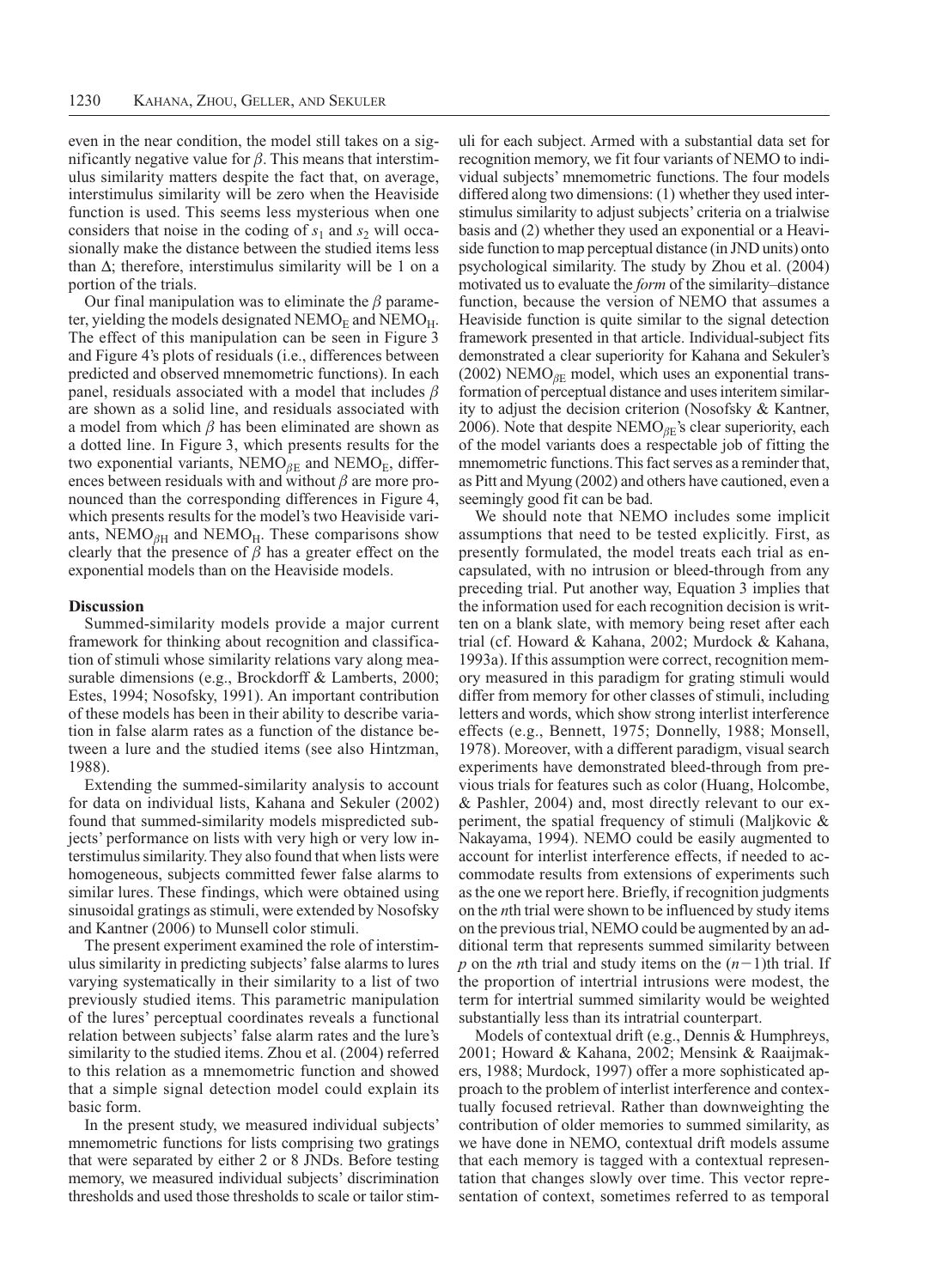context, integrates the patterns of brain states over time, with more recent states weighted more heavily than older states (see Howard & Kahana, 2002, for details). Within this framework, a recognition test cue is a vector of attribute values whose elements include both the attributes representing the test item itself and the attributes representing the state of temporal context at the time of test (cf. Neath, 1993). This composite test cue, representing both content and context information, is used to retrieve similar traces stored in memory. The recognition decision is then based on the similarity of this retrieved information with the test cue itself (Dennis & Humphreys, 2001; Schwartz, Howard, Jing, & Kahana, 2005). Although context-based models have previously been applied primarily to data on verbal memory, it is possible to incorporate their contextual drift and contextual retrieval mechanisms into summed-perceptual-similarity models, such as NEMO.

The second assumption deserving of further study is the mechanism behind interitem similarity's influence on recognition. In NEMO, this influence is represented by the parameter  $\beta$  (see Equation 3). Fits of the model have produced consistently negative values for  $\beta$ , which is consistent with the assumption that intersimilarity leads to an adaptive shift in the subject's criterion (Kahana & Sekuler, 2002; Nosofsky & Kantner, 2006). When study items are highly similar to one another, the associated negative  $\beta$ seems to increase the effective conservatism of the subject's criterion for responding yes. Hence, the negative  $\beta$ affords some protection against false positives. This interpretation, which locates  $\beta$ 's role at a decision-making stage, seems a reasonable hypothesis, but one that future research might examine. Several physiological and behavioral studies hint at an alternative worth considering—namely, that  $\beta$ is mediated by a change in the sensitivity or noise of early visual mechanisms in cortical processing, well before the decision-making stage. For example, Spitzer, Desimone, and Moran (1988) showed that the difficulty level of a visual discrimination task altered neuronal responses in visual area V4 of the cerebral cortex. Presumably, a more difficult task makes for increased attentional demands, which increase the strength and selectivity of neuronal responses (see also Boynton, 2005; McAdams & Maunsell, 1999; Reynolds & Desimone, 2003). It would be useful, therefore, to determine whether, in recognition memory, interitem similarity has an analogous effect, altering the noise or sensitivity of visual mechanisms responsible for the encoding of study items.

## **AUTHOR NOTE**

The empirical study on which this report is based was designed and carried out by F.Z. as part of his doctoral research at Brandeis. The authors acknowledge support from National Institutes of Health Grants MH55687, MH062196, and MH68404, from NSF Grant 0354378, and from U.S. Air Force Office of Scientific Research Grant F49620-03-1-037. We also thank Marieke van Vugt for her helpful comments on a previous draft. Correspondence concerning this article may be addressed to M. J. Kahana, Department of Psychology, University of Pennsylvania, 3401C Walnut St., Room 302C, Philadelphia, PA 19104 (e-mail: kahana@psych.upenn.edu) or to F. Zhou or R. Sekuler, Center for Complex Systems, Brandeis University, Waltham, MA 02454 (e-mail: fzhou@brandeis.edu or sekuler@brandeis.edu).

#### **REFERENCES**

- ASHBY, F. G., & MADDOX, W. T. (1998). Stimulus categorization. In A. A. J. Marley (Ed.), Choice, decision, and measurement: Essays in honor of R. Duncan Luce (pp. 251-301). Mahwah, NJ: Erlbaum.
- BENNETT, R. W. (1975). Proactive interference in short-term memory: Fundamental forgetting processes. Journal of Verbal Learning & Verbal Behavior, 14, 573-584.
- BOYNTON, G. M. (2005). Attention and visual perception. Current Opinion in Neurobiology, 15, 465-469.
- BRAINARD, D. H. (1997). The Psychophysics Toolbox. Spatial Vision, 10, 433-436.
- BROCKDORFF, N., & LAMBERTS, K. (2000). A feature-sampling account of the time course of old-new recognition judgments. Journal of Experimental Psychology: Learning, Memory, & Cognition, 26, 77-102.
- CHATER, N., & VITÁNYI, P. M. B. (2003). The generalized universal law of generalization. Journal of Mathematical Psychology, 47, 346-369.
- CLARK, S. E., & GRONLUND, S. D. (1996). Global matching models of recognition memory: How the models match the data. Psychonomic Bulletin & Review, 3, 37-60.
- DELLA-MAGGIORE, V., SEKULER, A. B., GRADY, C. L., BENNETT, P. J., SEKULER, R., & MCINTOSH, A. R. (2000). Corticolimbic interactions associated with performance on a short-term memory task are modified by age. Journal of Neuroscience, 20, 8410-8416.
- DENNIS, S., & HUMPHREYS, M. S. (2001). A context noise model of episodic word recognition. Psychological Review, 108, 452-478.
- DONNELLY, R. E. (1988). Priming effects in successive episodic tests. Journal of Experimental Psychology: Learning, Memory, & Cognition, 14, 256-265.
- ENNIS, D. M., PALEN, J., & MULLEN, K. (1988). A multidimensional stochastic theory of similarity. Journal of Mathematical Psychology, 32, 449-465.
- ESTES, W. K. (1994). Classification and cognition. Oxford: Oxford University Press.
- HINTZMAN, D. L. (1988). Judgments of frequency and recognition memory in multiple-trace memory model. Psychological Review, 95, 528-551.
- HOWARD, M. W., & KAHANA, M. J. (2002). A distributed representation of temporal context. Journal of Mathematical Psychology, 46, 269-299.
- HUANG, L., HOLCOMBE, A. O., & PASHLER, H. (2004). Repetition priming in visual search: Episodic retrieval, not feature priming. Memory & Cognition, 32, 12-20.
- HUMPHREYS, M. S., PIKE, R., BAIN, J. D., & TEHAN, G. (1989). Global matching: A comparison of the SAM, Minerva II, Matrix, and TODAM models. Journal of Mathematical Psychology, 33, 36-67.
- HWANG, G., JACOBS, J., GELLER, A., DANKER, J., SEKULER, R., & KAHANA, M. J. (2005). EEG correlates of verbal and nonverbal working memory. Behavioral & Brain Functions, 1, 20.
- KAHANA, M. J., & BENNETT, P. J. (1994). Classification and perceived similarity of compound gratings that differ in relative spatial phase. Perception & Psychophysics, 55, 642-656.
- KAHANA, M. J., RIZZUTO, D. S., & SCHNEIDER, A. (2005). Theoretical correlations and measured correlations: Relating recognition and recall in four distributed memory models. Journal of Experimental Psychology: Learning, Memory, & Cognition, 31, 933-953.
- KAHANA, M. J., & SEKULER, R. (2002). Recognizing spatial patterns: A noisy exemplar approach. Vision Research, 42, 2177-2192.
- LAMBERTS, K., BROCKDORFF, N., & HEIT, E. (2003). Feature-sampling and random-walk models of individual-stimulus recognition. Journal of Experimental Psychology: General, 132, 351-378.
- MADDOX, W. T. (1999). On the dangers of averaging across observers when comparing decision bound models and generalized context models of categorization. Perception & Psychophysics, 61, 354-374.
- MADDOX, W. T., & ASHBY, F. G. (1996). Perceptual separability, decisional separability, and the identification-speeded classification relationship. Journal of Experimental Psychology: Human Perception & Performance, 22, 795-817.
- MALJKOVIC, V., & NAKAYAMA, K. (1994). Priming of pop-out: I. Role of features. Memory & Cognition, 22, 657-672.
- MCADAMS, C. J., & MAUNSELL, J. H. (1999). Effects of attention on